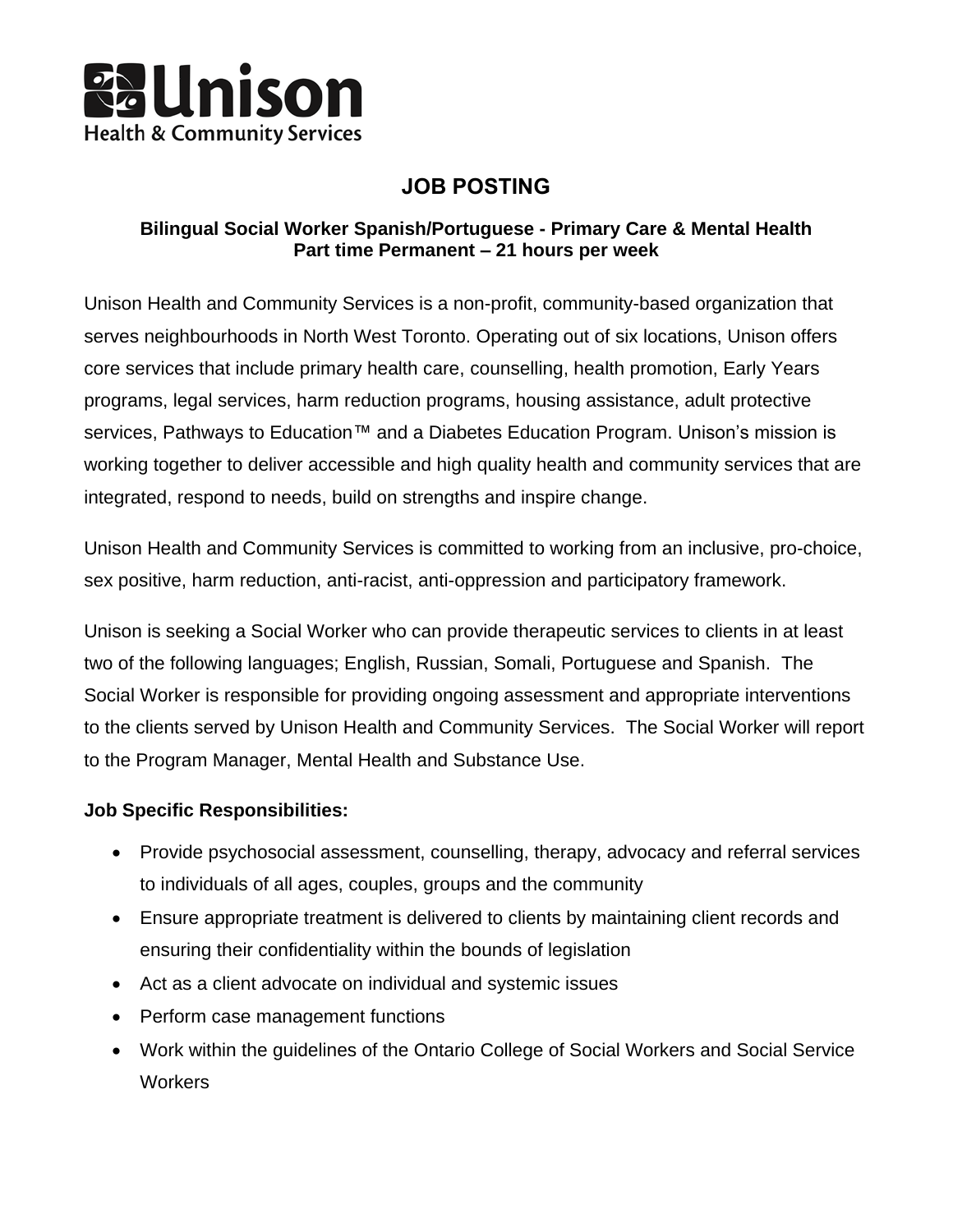- Contribute to the on-going evaluation, development and implementation of the therapeutic programs that respond to the psycho social health needs of the target group
- Liaise with community agencies regarding issues relevant to client needs and identify and develop partnership/collaboration opportunities when applicable
- Participate in interdisciplinary case conferences as needed
- Provide support to Primary Care team in client crisis management
- Participate in Quality of Care chart audits with Social Workers across sites
- Participate in the review, development and updating of social work and clinic procedures; provide input to the development of applicable policies.

## **Organizational Responsibilities**

- Participate in team and organization-wide meetings and committees, initiatives and events.
- Develop work goals in conjunction with supervisor, identifying action plans, learning objectives and professional development needs.
- Participate in performance appraisal process including self-evaluation component.
- Adhere to all policies and procedures of the organization.
- Submit encounter data and/or statistics, administrative forms and reports in a timely fashion.
- Orient, supervise and support students and/or volunteers as required.
- Identify, report and debrief on client safety incidents, good catches, occupational health and safety incidents and near misses.
- Other duties as required.

## **Job-Specific Qualifications:**

- Bachelors or Master's level in Social Work, Counseling, Psychotherapy, or related field
- Certification and membership in good standing with the Ontario College of Social Workers and Social Service Workers
- Bilingualism or multilingualism in English, Portuguese and Spanish is preferred
- Demonstrated knowledge and experience in group work and community development
- Demonstrated knowledge of, and sensitivity to, the impact of social, economic, environmental and cultural issues on diverse communities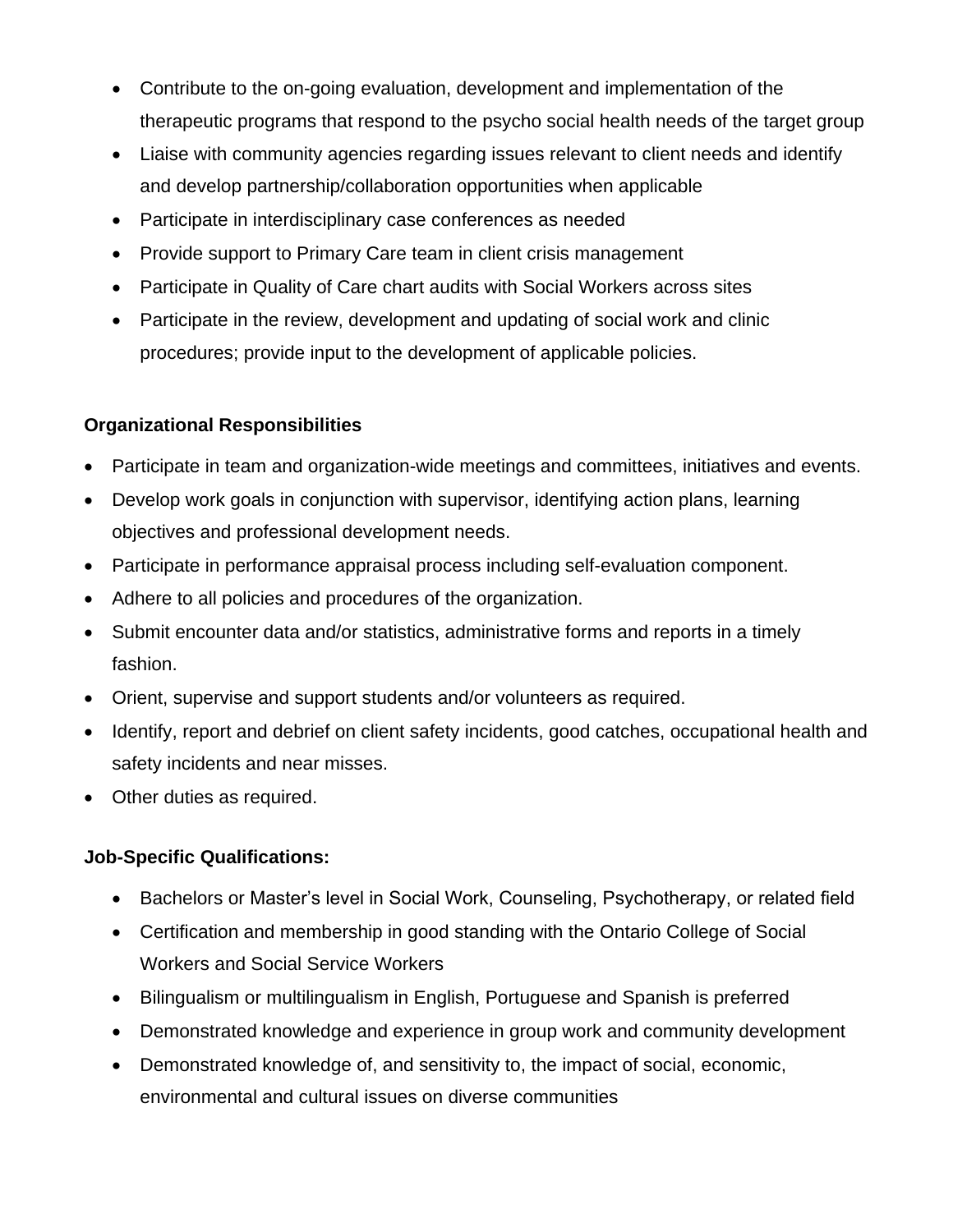- Knowledge of issues affecting communities facing barriers to access in an urban environment
- Familiarity with the social, economic and cultural conditions of the project's geographic area, experience in working with local service providers, community groups and networks, and an understanding of local issues and priorities are an asset
- Experience serving Unison's priority populations (seniors with complex needs, people with mental health & addiction issues, LGBTTQ2+, and youth facing barriers)
- Excellent interpersonal, communication and organizational skills, including computer literacy
- Excellent interpersonal skills with colleagues, students, community members, volunteers, etc.
- Excellent communication skills, both written and verbal, in English and one or more of the following languages; Russian, Somali, Portuguese and Spanish, both with individuals and groups
- Thorough knowledge of and proficiency in current assessment, psychotherapy and psychosocial counseling techniques for working with individuals, couples and communities
- Demonstrated ability to develop and facilitate psycho-educational support groups
- Ability to effectively deal with crises; 3-5 years direct therapy experience and 3-5 years' experience working with youth, adults and children, preferably in a community-based setting
- Ability to work flexible hours.

**Interested candidates are asked to submit a résumé with covering letter by 4:00 pm on October 12, 2021 to:**

> Hiring Committee – Social Worker Unison Health and Community Services Toronto, ON [hirings@unisonhcs.org](mailto:hirings@unisonhcs.org)

**Please be advised that our organization requires all staff, students, and volunteers to be fully vaccinated. Proof of vaccination can be obtained from the Ministry site.**